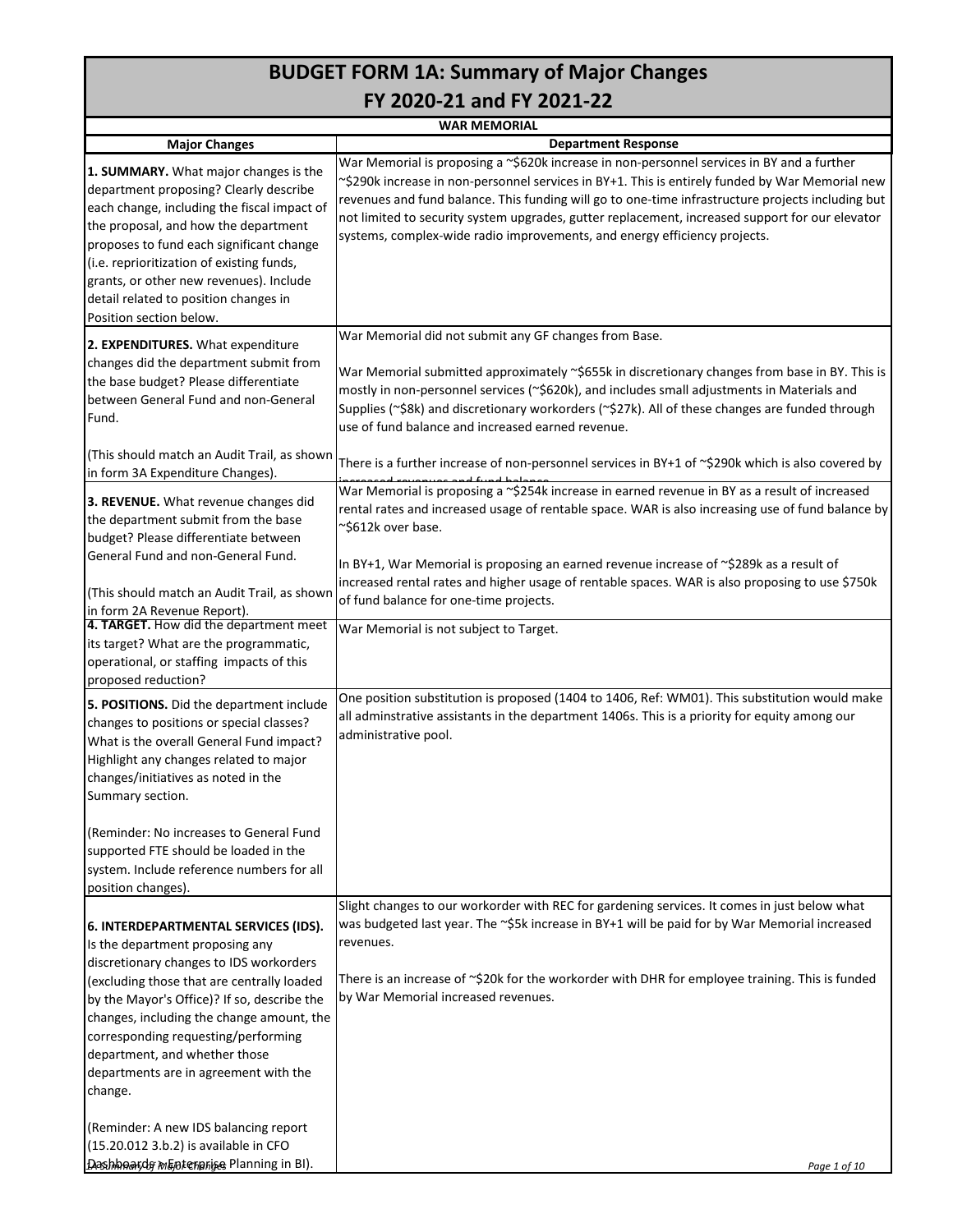|                                                                                                                                                                                                                                                                                                                              | <b>BUDGET FORM 1A: Summary of Major Changes</b> |
|------------------------------------------------------------------------------------------------------------------------------------------------------------------------------------------------------------------------------------------------------------------------------------------------------------------------------|-------------------------------------------------|
|                                                                                                                                                                                                                                                                                                                              | FY 2020-21 and FY 2021-22                       |
|                                                                                                                                                                                                                                                                                                                              | <b>WAR MEMORIAL</b>                             |
| 7. LEGISLATION. Is the department seeking<br>to submit any legislation with the budget?<br>Does the department's budget assume any<br>revenues/expenditures that require a<br>legislative change?                                                                                                                            | No                                              |
| If so, please submit drafts of legislation<br>along with the budget submission. Or<br>provide a summary of desired legislation<br>and an expected date of submission, if still<br>in progress.                                                                                                                               |                                                 |
| 8. PROP J: Identify existing Prop J Analyses<br>that will continue, and if the department's<br>budget proposes any NEW contracting out<br>of work previously done by City workers.                                                                                                                                           | <b>No</b>                                       |
| 9. TRANSFER OF FUNCTION: Is the<br>department requesting any Transfer of<br>Functions of positions between<br>departments? If so, please explain.                                                                                                                                                                            | <b>No</b>                                       |
| 10. INTERIM EXCEPTIONS: Is the<br>department requesting any interim<br>exceptions (new positions that are 1.0 FTE<br>rather than 0.77)? If so, for what reason<br>are is the request being made?                                                                                                                             | No                                              |
| 11. FELLOWSHIP PROGRAMS: Did the<br>department apply to any citywide<br>fellowship programs, including San<br>Francisco Fellows, the Fish Fellowship, or<br>the 1249 HR Analyst Trainee Program?<br>Reminder for AIR, PRT, PUC and SFMTA,<br>please also address FY 21/22, including the<br>1249 HR Analyst Trainee program. | <b>No</b>                                       |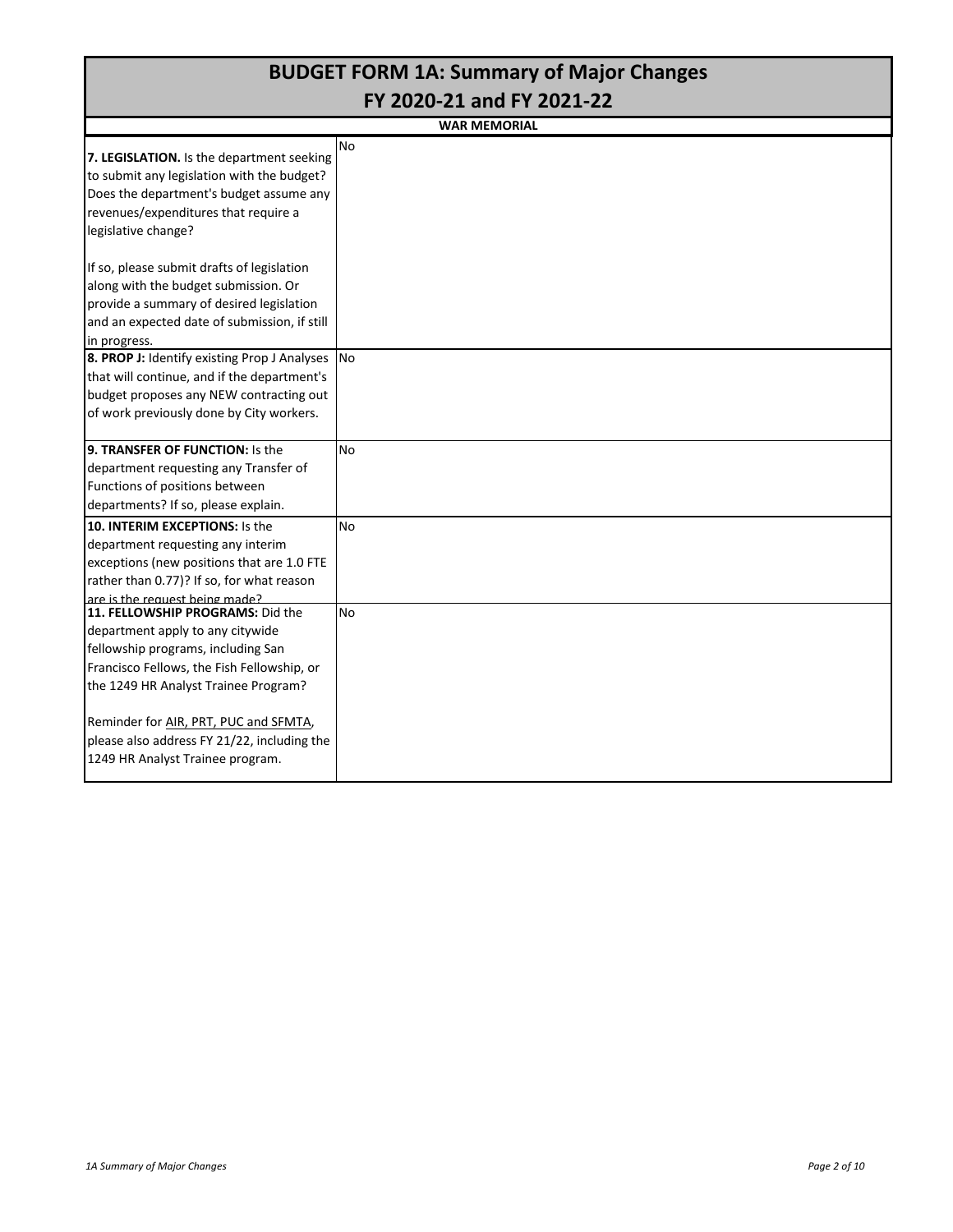## **Please run Oracle Business Intelligence Report 15.50.012 Department Total Budget Historical Comparison and include with budget submission.**

| <b>Authorized Positions</b>          | 2019-2020<br><b>Original</b><br><b>Budget</b> | 2020-2021<br><b>Proposed</b><br><b>Budget</b> | <b>Change From</b><br>2019-2020 | 2021-2022<br><b>Proposed</b><br><b>Budget</b> | <b>Change From</b><br>2020-2021 |
|--------------------------------------|-----------------------------------------------|-----------------------------------------------|---------------------------------|-----------------------------------------------|---------------------------------|
| <b>Total Authorized</b>              | 70.61                                         | 7045                                          | (0.16)                          | 70.31                                         | (0.14)                          |
| Non-Operating Positions (cap/other)  |                                               |                                               |                                 |                                               |                                 |
| <b>Net Operating Positions</b>       | 70.61                                         | 70.45                                         | (0.16)                          | 70.31                                         | (0.14)                          |
| <b>Sources</b>                       |                                               |                                               |                                 |                                               |                                 |
| Rents & Concessions                  | 3,271,304                                     | 3,134,982                                     | (136, 322)                      | 3.417.746                                     | 282.764                         |
| <b>Charges for Services</b>          | 430,860                                       | 461,597                                       | 30.737                          | 467,870                                       | 6,273                           |
| <b>Expenditure Recovery</b>          | 242.763                                       | 258,512                                       | 15,749                          | 258,512                                       |                                 |
| <b>Operating Transfers In</b>        | 13,834,576                                    | 18,563,078                                    | 4,728,502                       | 13,810,447                                    | (4,752,631)                     |
| <b>Unappropriated Fund Balance</b>   | 446,877                                       | 750,000                                       | 303,123                         | 750,000                                       |                                 |
| <b>General Fund Support</b>          | 9,357,476                                     | 9,450,837                                     | 93,361                          | 9,778,770                                     | 327,933                         |
| <b>Sources Total</b>                 | 27.583.856                                    | 32.619.006                                    | 5,035,150                       | 28.483.345                                    | (4, 135, 661)                   |
| <b>Uses - Operating Expenditures</b> |                                               |                                               |                                 |                                               |                                 |
| <b>Salaries</b>                      | 7,055,628                                     | 7,298,885                                     | 243,257                         | 7,546,244                                     | 247,359                         |
| <b>Mandatory Fringe Benefits</b>     | 3,380,839                                     | 3,759,888                                     | 379,049                         | 3,834,832                                     | 74,944                          |
| <b>Non-Personnel Services</b>        | 1,160,754                                     | 1,691,879                                     | 531,125                         | 1,980,410                                     | 288,531                         |
| <b>Capital Outlay</b>                | 650,000                                       | 4.200.000                                     | 3,550,000                       |                                               | (4,200,000)                     |
| <b>Debt Service</b>                  | 9,357,476                                     | 9,462,785                                     | 105,309                         | 9,462,785                                     |                                 |
| <b>Facilities Maintenance</b>        | 426,315                                       | 552,631                                       | 126,316                         |                                               | (552, 631)                      |
| <b>Materials &amp; Supplies</b>      | 308,657                                       | 308,657                                       |                                 | 308,657                                       |                                 |
| <b>Services Of Other Depts</b>       | 5.244.187                                     | 5.344.281                                     | 100.094                         | 5.350.417                                     | 6.136                           |
| <b>Uses Total</b>                    | 27.583.856                                    | 32.619.006                                    | 5.035.150                       | 28.483.345                                    | (4.135.661)                     |
| Uses - Division Description          |                                               |                                               |                                 |                                               |                                 |
| <b>WAR War Memorial</b>              | 27,583,856                                    | 32,619,006                                    | 5,035,150                       | 28,483,345                                    | (4, 135, 661)                   |
|                                      |                                               |                                               |                                 |                                               |                                 |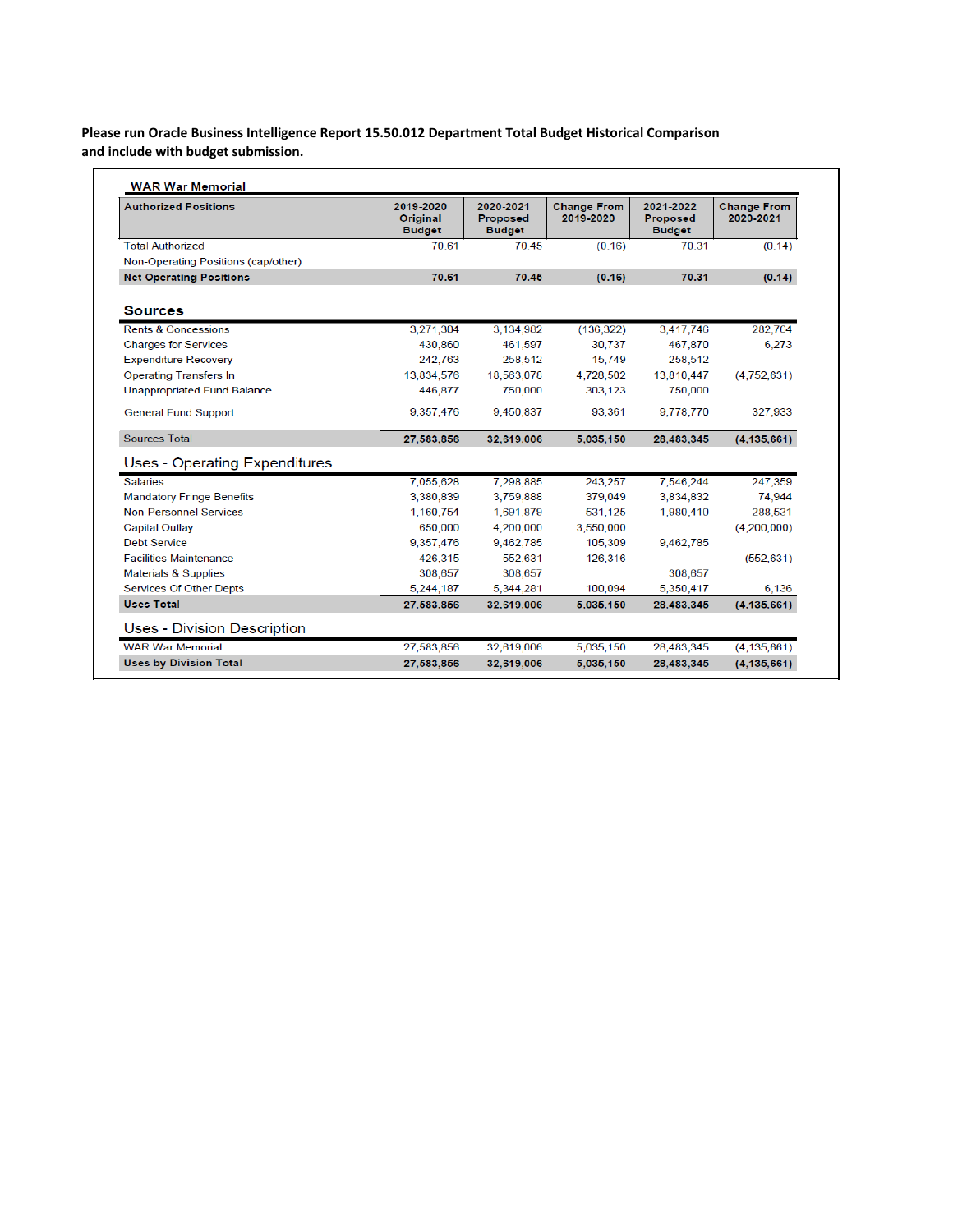|            |                                    | Budget System Report 15.30.005 filtered on Regular Revenues |                     |                            |                             |                                             |                          |             |                       |              |                        |              |                           |                                                       |                                  |                 |                     |               |                                                   |                       |                        |          |                                  |                   |                   | <b>FORMULA</b> |                                  |                                                                         |
|------------|------------------------------------|-------------------------------------------------------------|---------------------|----------------------------|-----------------------------|---------------------------------------------|--------------------------|-------------|-----------------------|--------------|------------------------|--------------|---------------------------|-------------------------------------------------------|----------------------------------|-----------------|---------------------|---------------|---------------------------------------------------|-----------------------|------------------------|----------|----------------------------------|-------------------|-------------------|----------------|----------------------------------|-------------------------------------------------------------------------|
|            | <b>GFS Type Dept Dept Division</b> | <b>Division Description</b>                                 | <b>Dept Section</b> | <b>Section Description</b> | Dept ID Dept ID Description | Fund ID Fund Title Project ID Project Title |                          | Activity ID | <b>Activity Title</b> | Authority ID | <b>Authority Title</b> | ccount Lvl 5 | <b>Account Lvl 5 Name</b> | <b>Account ID</b>                                     | Account Title TRIO ID TRIO Title |                 | <b>AAO Category</b> |               | AAO Title Change Type Title<br><b>Change Type</b> | <b>Start Dept Amt</b> | <b>End Dept Amt</b>    |          | Var Dept Amt Start BY+1 Dept Amt | End BY+1 Dept Amt | Var BY+1 Dept Amt | Change         | <b>Revenue Description &amp;</b> |                                                                         |
|            |                                    |                                                             |                     |                            |                             |                                             |                          |             |                       |              |                        |              |                           |                                                       |                                  |                 |                     |               | Code                                              |                       |                        |          |                                  |                   |                   | submitted?     | <b>Explanation of Change</b>     |                                                                         |
|            |                                    |                                                             |                     |                            |                             |                                             |                          |             |                       |              |                        |              |                           |                                                       |                                  |                 |                     |               |                                                   |                       |                        |          |                                  |                   |                   |                |                                  |                                                                         |
|            |                                    |                                                             |                     |                            |                             |                                             |                          |             |                       |              |                        |              |                           |                                                       |                                  |                 |                     |               |                                                   |                       | \$447,466<br>\$479.529 |          | \$447,466                        | \$545.61          | \$98.14           |                |                                  | Reflective of actual and anticipted                                     |
|            |                                    |                                                             |                     |                            |                             |                                             |                          |             |                       |              |                        |              |                           |                                                       |                                  |                 |                     |               |                                                   |                       |                        |          |                                  |                   |                   |                |                                  | bookings. Increased rental rate.                                        |
| WAR        |                                    |                                                             |                     |                            | 232392 WAR War Memorial     | 14670 SR War Memo                           | 10026798 WM Public Art a |             | 1 WM Public Art a     |              | 10000 Operating        |              | 435511 4350Rent&C         | 435511 Opera House Rental                             |                                  | Inspecified     | I <sub>DO1</sub>    | Regular Rever | 4 On-Going                                        |                       |                        |          |                                  |                   |                   |                |                                  |                                                                         |
|            |                                    |                                                             |                     |                            |                             |                                             |                          |             |                       |              |                        |              |                           |                                                       |                                  |                 |                     |               |                                                   |                       | \$259,144<br>\$266,943 |          | \$259,144                        | S439.45           | \$180,305         |                |                                  | Reflective of actual and anticipted<br>bookings. Increased rental rate. |
| <b>WAR</b> |                                    |                                                             |                     |                            | 232392 WAR War Memorial     | 14670 SR War Memo                           | 10026798 WM Public Art a |             | 1 WM Public Art a     |              | 10000 Operating        |              | 435512 4350Rent&C         | 435512 Green Room Rental                              |                                  | nsnerified      |                     | Regular Reven | 4 On-Going                                        |                       |                        |          |                                  |                   |                   |                |                                  |                                                                         |
| <b>WAR</b> |                                    |                                                             |                     |                            | 232392 WAR War Memorial     | 14670 SR War Memo                           | 10026798 WM Public Art a |             | 1 WM Public Art a     |              | 10000 Operating        |              | 435519 4350Rent&C         | 435519 Opera House-Office Rental                      |                                  | specified DO    |                     | Regular Reven | 4 On-Going                                        |                       | \$170.137<br>\$170.137 |          | \$170.137                        | \$180,253         | \$10,116          |                |                                  | Reflective of rent increase                                             |
|            |                                    |                                                             |                     |                            |                             |                                             |                          |             |                       |              |                        |              |                           |                                                       |                                  |                 |                     |               |                                                   |                       | \$263.963<br>\$272.504 |          |                                  | \$274.1           |                   |                |                                  | Reflective of actual and anticipted<br>bookings. Increased rental rate. |
| <b>WAR</b> |                                    |                                                             |                     |                            | 232392 WAR War Memorial     | 14670 SR War Memo                           | 10026798 WM Public Art a |             | 1 WM Public Art ar    |              | 10000 Operating        |              | 435521 4350Rent&C         | 435521 Herbst Theater Rental                          |                                  | Inspecified D01 |                     | Regular Reven | 4 On-Going                                        |                       |                        |          |                                  |                   |                   |                |                                  |                                                                         |
|            |                                    |                                                             |                     |                            |                             |                                             |                          |             |                       |              |                        |              |                           |                                                       |                                  |                 |                     |               |                                                   |                       | \$646,170<br>\$669,813 | \$23,643 | \$646,170                        | \$664.12          |                   |                |                                  | Reflective of actual and anticipted                                     |
| WAR        |                                    |                                                             |                     |                            | 232392 WAR War Memorial     | 14670 SR War Memo                           | 10026798 WM Public Art   |             | 1 WM Public Art       |              | 10000 Operating        |              | 435531 4350Rent&C         | 435531 Davies Symphony Hall Rental Unspecified D01    |                                  |                 |                     | Regular Reven | 4 On-Going                                        |                       |                        |          |                                  |                   |                   |                |                                  | bookings. Increased rental rate.                                        |
| <b>WAR</b> |                                    |                                                             |                     |                            | 232392 WAR War Memorial     | 14670 SR War Me                             | 10026798 WM Public Art   |             | 1 WM Public Art       |              | 10000 Operating        |              | 435539 4350Rent&C         | 435539 Davies Symphony HallOffceRer Unspecified D01   |                                  |                 |                     | Regular Reve  | 4 On-Going                                        |                       | \$146,054<br>\$146,054 |          | \$146,054                        | \$154,734         |                   |                |                                  | Reflective of rent increase.                                            |
| <b>WAR</b> |                                    |                                                             |                     |                            | 232392 WAR War Memorial     | 14670 SR War Memo                           | 10026798 WM Public Art   |             | 1 WM Public Art a     |              | 10000 Operating        |              | 435540 4350Rent&C         | 435540 Veterans Building-Office Rentl Unspecified D01 |                                  |                 |                     | Regular Reven | 4 On-Going                                        |                       | \$462,990<br>\$462,990 |          | \$462,990                        | \$492.42          |                   |                |                                  | Reflective of rent increase.                                            |
|            |                                    |                                                             |                     |                            |                             |                                             |                          |             |                       |              |                        |              |                           |                                                       |                                  |                 |                     |               |                                                   |                       | \$137.190<br>\$151.810 |          |                                  | \$151.81          |                   |                |                                  | Reflective of actual and anticipted                                     |
| <b>WAR</b> |                                    |                                                             |                     |                            | 232392 WAR War Memorial     | 14670 SR War Memo                           | 10026798 WM Public Art a |             | 1 WM Public Art a     |              | 10000 Operating        |              | 435542 4350Rent&C         | 435542 Veterans Building Event Rent Unspecified D01   |                                  |                 |                     | Regular Reven | 4 On-Going                                        |                       |                        |          |                                  |                   |                   |                |                                  | bookings. Increased rental rate.                                        |
|            |                                    |                                                             |                     |                            |                             |                                             |                          |             |                       |              |                        |              |                           |                                                       |                                  |                 |                     |               |                                                   |                       | \$182,750<br>\$165,750 |          | \$182,750                        | \$165.75          |                   |                |                                  | Reflective of current year                                              |
| <b>WAR</b> |                                    |                                                             |                     |                            | 232392 WAR War Memorial     | 14670 SR War Memo                           | 10026798 WM Public Art a |             | 1 WM Public Art a     |              | 10000 Operating        |              | 435631 4350Rent&C         | 435631 Davies Symphony Hall Concess Unspecified DO    |                                  |                 |                     | Regular Reven | 4 On-Going                                        |                       |                        |          |                                  |                   |                   |                |                                  | underperformance.                                                       |
|            |                                    |                                                             |                     |                            |                             |                                             |                          |             |                       |              |                        |              |                           |                                                       |                                  |                 |                     |               |                                                   |                       | \$242,798<br>\$272,939 | \$30.141 | \$242,798                        | \$279.21          |                   |                |                                  | Reflective of actual and anticipted<br>bookings. Increased rental rate. |
| <b>WAR</b> |                                    |                                                             |                     |                            | 232392 WAR War Memorial     | 14670 SR War Memo                           | 10026798 WM Public Art a |             | 1 WM Public Art a     |              | 10000 Operating        |              | 462891 4600C4Sycs         | 462891 Zellerbach Rehearsal Hall                      |                                  | specified D01   |                     | Regular Reven | 4 On-Going                                        |                       |                        |          |                                  |                   |                   |                |                                  |                                                                         |
| <b>WAR</b> |                                    |                                                             |                     |                            | 232392 WAR War Memorial     | 14670 SR War Memo                           | 10026798 WM Public Art a |             | 1 WM Public Art a     |              | 10000 Operating        |              | 462899 4600C4Svc          | 462899 Misc Exhibit&Perform Syc Chre Unspecified DD:  |                                  |                 |                     | Regular Reven | 4 On-Going                                        |                       | \$180,582<br>\$188,658 | 58.076   | \$180,582                        | \$188.65          |                   |                |                                  | Reflective of anticipated actuals                                       |
|            |                                    |                                                             |                     |                            |                             |                                             |                          |             |                       |              |                        |              |                           |                                                       |                                  |                 |                     |               |                                                   |                       |                        |          |                                  |                   |                   |                |                                  |                                                                         |
|            |                                    |                                                             |                     |                            |                             |                                             |                          |             |                       |              |                        |              |                           |                                                       |                                  |                 |                     |               |                                                   |                       |                        |          |                                  |                   |                   |                |                                  |                                                                         |
|            |                                    |                                                             |                     |                            |                             |                                             |                          |             |                       |              |                        |              |                           |                                                       |                                  |                 |                     |               |                                                   |                       |                        |          |                                  |                   |                   |                |                                  |                                                                         |
|            |                                    |                                                             |                     |                            |                             |                                             |                          |             |                       |              |                        |              |                           |                                                       |                                  |                 |                     |               |                                                   |                       |                        |          |                                  |                   |                   |                |                                  |                                                                         |
|            |                                    |                                                             |                     |                            |                             |                                             |                          |             |                       |              |                        |              |                           |                                                       |                                  |                 |                     |               |                                                   |                       |                        |          |                                  |                   |                   |                |                                  |                                                                         |
|            |                                    |                                                             |                     |                            |                             |                                             |                          |             |                       |              |                        |              |                           |                                                       |                                  |                 |                     |               |                                                   |                       |                        |          |                                  |                   |                   |                |                                  |                                                                         |
|            |                                    |                                                             |                     |                            |                             |                                             |                          |             |                       |              |                        |              |                           |                                                       |                                  |                 |                     |               |                                                   |                       |                        |          |                                  |                   |                   |                |                                  |                                                                         |
|            |                                    |                                                             |                     |                            |                             |                                             |                          |             |                       |              |                        |              |                           |                                                       |                                  |                 |                     |               |                                                   |                       |                        |          |                                  |                   |                   |                |                                  |                                                                         |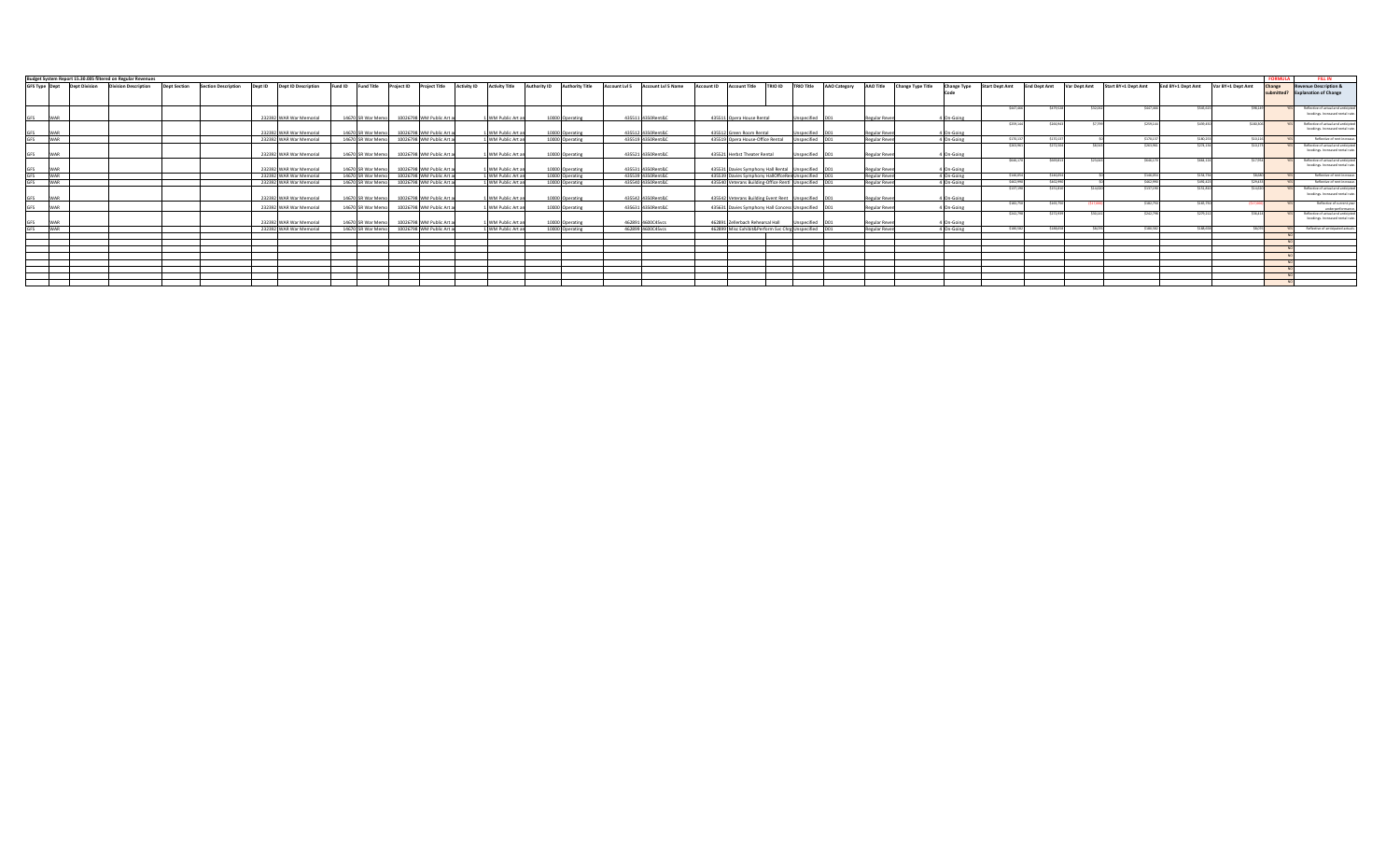## **All Fees below have the following characteristics/chartfields:**

| Code Authorization:   | Charter 5.101 |                                         |
|-----------------------|---------------|-----------------------------------------|
| Auto CPI Adjust:      | No.           |                                         |
| Department Code:      | 232392        | War Memorial and Performing Arts Center |
| Fund Code/Title:      | 14670         | War Memorial - Operating                |
| Authority Code/Title: | 10000         | Operating                               |
| Project Code/Title:   | 10026798      | WM Public Art and Culture               |
| Activity Code/Title:  | 0001          | WM Public Art and Culture               |

| <b>Account/Account Title</b>                                        |              | 2015-16           |              | 2016-17           |              | 2017-18           |               | 2018-19               |              | 2019-20               |              | 2020-21                 |              | 2021-22                 |
|---------------------------------------------------------------------|--------------|-------------------|--------------|-------------------|--------------|-------------------|---------------|-----------------------|--------------|-----------------------|--------------|-------------------------|--------------|-------------------------|
| <b>Description</b>                                                  | % Chg        | Actual<br>Rate    | % Chg        | Actual<br>Rate    | % Chg        | Actual<br>Rate    | % Chg         | <b>Budget</b><br>Rate | % Chg        | <b>Budget</b><br>Rate | % Chg        | <b>Estimate</b><br>Rate | % Chg        | <b>Estimate</b><br>Rate |
|                                                                     |              |                   |              |                   |              |                   |               |                       |              |                       |              |                         |              |                         |
| <b>43532 EMPLOYEE PARKING</b><br>Monthly Parking Fee                | 2.6%         | \$30,589<br>78.00 | 2.6%         | \$37,072<br>80.00 | 3.8%         | \$39,139<br>83.00 | 2.4%          | \$38,352<br>85        | 0.0%         | \$39,415<br>85        | 0.0%         | \$39,415<br>85          | 0.0%         | \$39,415<br>85          |
| 435511 OPERA HOUSE RENTAL                                           |              | \$513,983         |              | \$528.096         |              | \$558.727         |               | \$560.120             |              | \$580,911             |              | \$479,528               |              | \$545.615               |
| <b>Resident Licensees</b>                                           |              |                   |              |                   |              |                   |               |                       |              |                       |              |                         |              |                         |
| Per Performance                                                     | 0.0%         | 1,500             | 3.3%         | 1,550             | 0.0%         | 1,550             | 4.8%          | 1,625                 | 0.0%         | 1,625                 | 4.6%         | 1,700                   | 0.0%         | 1,700                   |
| Rehearsal Day                                                       | 0.0%         | 1,225             | 4.1%         | 1,275             | 0.0%         | 1,275             | 5.5%          | 1,345                 | 0.0%         | 1,345                 | 5.2%         | 1,415                   | 0.0%         | 1,415                   |
| Open Rehearsal (Rehearsal day)                                      | 0.0%         | 275               | 0.0%         | 275               | 0.0%         | 275               | 1.8%          | 280                   | 0.0%         | 280                   | 1.8%         | 285                     | 0.0%         | 285                     |
| Open Rehearsal (Perf. day/Att. 500 max.)                            | 0.0%         | 700               | 7.1%         | 750               | 0.0%         | 750               | 4.0%          | 780                   | 0.0%         | 780                   | 5.8%         | 825                     | 0.0%         | 825                     |
| Open Rehearsal (Perf. day/Att. 500+)                                | 0.0%         | 1,500             | 3.3%         | 1,550             | 0.0%         | 1,550             | 4.8%          | 1,625                 | 0.0%         | 1,625                 | 4.6%         | 1,700                   | 0.0%         | 1,700                   |
| Outside Performance (minimum rent)                                  | 0.0%         | 2,500             | 0.0%         | 2,500             | 0.0%         | 2,500             | 10.0%         | 2,750                 | 0.0%         | 2,750                 | 5.5%         | 2,900                   | 0.0%         | 2,900                   |
| vs. 10% to maximum rent                                             | 0.0%         | 5,000             | 4.0%         | 5,200             | 0.0%         | 5,200             | 5.8%          | 5,500                 | 0.0%         | 5,500                 | 5.5%         | 5,800                   | 0.0%         | 5,800                   |
| School Audience Performance                                         | 0.0%         | 950               | 0.0%         | 950               | 0.0%         | 950               | 5.3%          | 1,000                 | 0.0%         | 1,000                 | 5.0%         | 1,050                   | 0.0%         | 1,050                   |
| Lobby Usage (Att. 1,000+)                                           | 0.0%         | 2,000             | 25.0%        | 2,500             | 0.0%         | 2,500             | 4.0%          | 2,600                 | 0.0%         | 2,600                 | 3.8%         | 2,700                   | 0.0%         | 2,700                   |
| Lobby Usage (Att. 350-1,000)<br>Mini-Lobby Usage (Att. 80-350 max.) | 0.0%         | 1,250<br>675      | 0.0%         | 1,250             | 0.0%         | 1,250             | 4.0%          | 1,300                 | 0.0%         | 1,300                 | 3.8%         | 1,350                   | 0.0%         | 1,350<br>725            |
| Mini-Lobby Usage (Att. 80 max. w/Perf.)                             | 0.0%<br>0.0% | 225               | 0.0%<br>0.0% | 675<br>225        | 0.0%<br>0.0% | 675<br>225        | 3.7%<br>11.1% | 700<br>250            | 0.0%<br>0.0% | 700<br>250            | 3.6%<br>4.0% | 725<br>260              | 0.0%<br>0.0% | 260                     |
| Grounds Usage (1-10 days)                                           | 0.0%         | 7,500             | 0.0%         | 7,500             | 0.0%         | 7,500             | 4.0%          | 7,800                 | 0.0%         | 7,800                 | 5.1%         | 8,200                   | 0.0%         | 8,200                   |
| Per day after 10 days                                               | 0.0%         | 500               | 30.0%        | 650               | 0.0%         | 650               | 3.8%          | 675                   | 0.0%         | 675                   | 3.7%         | 700                     | 0.0%         | 700                     |
| Holiday-Rehearsal Day                                               | 0.0%         | 550               | 4.5%         | 575               | 0.0%         | 575               | 4.3%          | 600                   | 0.0%         | 600                   | 4.2%         | 625                     | 0.0%         | 625                     |
| Holiday-Performance Day                                             | 0.0%         | 800               | 6.3%         | 850               | 0.0%         | 850               | 5.9%          | 900                   | 0.0%         | 900                   | 5.6%         | 950                     | 0.0%         | 950                     |
| Non-Resident Licensees                                              |              |                   |              |                   |              |                   |               |                       |              |                       |              |                         |              |                         |
| Outside Performance (minimum rent)                                  | 0.0%         | 2,500             | 0.0%         | 2,500             | 0.0%         | 2,500             | 10.0%         | 2,750                 | 0.0%         | 2,750                 | 5.5%         | 2,900                   | 0.0%         | 2,900                   |
| vs. 10% to maximum rent                                             | 0.0%         | 5,000             | 4.0%         | 5,200             | 0.0%         | 5,200             | 5.8%          | 5,500                 | 0.0%         | 5,500                 | 5.5%         | 5,800                   | 0.0%         | 5,800                   |
| School Audience Performance                                         | 0.0%         | 950               | 0.0%         | 950               | 0.0%         | 950               | 5.3%          | 1,000                 | 0.0%         | 1,000                 | 5.0%         | 1,050                   | 0.0%         | 1,050                   |
| Lobby Usage (Att. 1,000+)                                           | 0.0%         | 2,000             | 25.0%        | 2,500             | 0.0%         | 2,500             | 4.0%          | 2,600                 | 0.0%         | 2,600                 | 3.8%         | 2,700                   | 0.0%         | 2,700                   |
| Lobby Usage (Att. 350-1,000)                                        | 0.0%         | 1,250             | 0.0%         | 1,250             | 0.0%         | 1,250             | 4.0%          | 1,300                 | 0.0%         | 1,300                 | 3.8%         | 1,350                   | 0.0%         | 1,350                   |
| Mini-Lobby Usage (Att. 80-350 max.)                                 | 0.0%         | 675               | 0.0%         | 675               | 0.0%         | 675               | 3.7%          | 700                   | 0.0%         | 700                   | 3.6%         | 725                     | 0.0%         | 725                     |
| Mini-Lobby Usage (Att. 80 max. w/Perf.)                             | 0.0%         | 225               | 0.0%         | 225               | 0.0%         | 225               | 11.1%         | 250                   | 0.0%         | 250                   | 4.0%         | 260                     | 0.0%         | 260                     |
| Grounds Usage (1-10 days)                                           | 0.0%         | 7,500             | 0.0%         | 7,500             | 0.0%         | 7,500             | 4.0%          | 7,800                 | 0.0%         | 7,800                 | 5.1%         | 8,200                   | 0.0%         | 8,200                   |
| Per day after 10 days                                               | 0.0%         | 500               | 30.0%        | 650               | 0.0%         | 650               | 3.8%          | 675                   | 0.0%         | 675                   | 3.7%         | 700                     | 0.0%         | 700                     |
| Holiday-Rehearsal Day                                               | 0.0%         | 550               | 4.5%         | 575               | 0.0%         | 575               | 4.3%          | 600                   | 0.0%         | 600                   | 4.2%         | 625                     | 0.0%         | 625                     |
| Holiday-Performance Day                                             | 0.0%         | 800               | 6.3%         | 850               | 0.0%         | 850               | 5.9%          | 900                   | 0.0%         | 900                   | 5.6%         | 950                     | 0.0%         | 950                     |
| 435512 GREEN ROOM RENTAL                                            |              | \$110,840         |              | \$219,470         |              | \$279,500         |               | \$242,569             |              | \$259,144             |              | \$266,943               |              | \$439,450               |
| Non-Profit Licensees                                                |              |                   |              |                   |              |                   |               |                       |              |                       |              |                         |              |                         |
| Per Event Day (8 hours)                                             | 33.3%        | 1,000             | 0.0%         | 1,000             | 0.0%         | 1,000             | 5.0%          | 1,050                 | 0.0%         | 1,050                 | 4.8%         | 1,100                   | 0.0%         | 1,100                   |
| Per Hour after 8 Hours (before 12 Mid.)                             | 25.0%        | 125               | 0.0%         | 125               | 0.0%         | 125               | 20.0%         | 150                   | 0.0%         | 150                   | 0.0%         | 150                     | 0.0%         | 150                     |
| Per Hour after 12 Midnight                                          | 25.0%        | 250               | 0.0%         | 250               | 0.0%         | 250               | 20.0%         | 300                   | 0.0%         | 300                   | 0.0%         | 300                     | 0.0%         | 300                     |
| <b>Other Licensees</b>                                              |              |                   |              |                   |              |                   |               |                       |              |                       |              |                         |              |                         |
| Per Event Day Mon-Thu (8 Hours)                                     | 33.3%        | 2,000             | 0.0%         | 2,000             | 0.0%         | 2,000             | 5.0%          | 2,100                 | 0.0%         | 2,100                 | 185.7%       | 6,000                   | 0.0%         | 6,000                   |
| Per Event Day Fri-Sun (8 Hours)                                     | 25.0%        | 2,250             | 0.0%         | 2,250             | 0.0%         | 2,250             | 5.6%          | 2,375                 | 0.0%         | 2,375                 | 173.7%       | 6,500                   | 0.0%         | 6,500                   |
| Weddings (July-August only)                                         | 38.9%        | 2,500             | 0.0%         | 2,500             | 0.0%         | 2,500             | 6.0%          | 2,650                 | 0.0%         | 2,650                 | 145.3%       | 6,500                   | 0.0%         | 6,500                   |
| Per Hour after 8 Hours (before 12 Mid.)                             | 25.0%        | 125               | 0.0%         | 125               | 0.0%         | 125               | 20.0%         | 150                   | 0.0%         | 150                   | 33.3%        | 200                     | 0.0%         | 200                     |
| Per Hour after 12 Midnight                                          | 25.0%        | 250               | 0.0%         | 250               | 0.0%         | 250               | 20.0%         | 300                   | 0.0%         | 300                   | 66.7%        | 500                     | 0.0%         | 500                     |
| Other Rental Fees<br>Holiday                                        | 13.6%        | 500               | 0.0%         | 500               | 0.0%         | 500               | 0.0%          | 500                   | 0.0%         | 500                   | 5.0%         | 525                     | 0.0%         | 525                     |
| <b>435519 OPERA HOUSE OFFICE RENTAL</b>                             |              | \$139,812         |              | \$148,003         |              | \$148,003         |               | \$170,137             |              | \$170.137             |              | \$180,253               |              | \$180,253               |
| Rate per square foot per month                                      | 0.0%         | 0.4125            | 5.9%         | 0.4367            | $0.0\%$      | 0.4367            | 5.9%          | 0.4625                | 0.0%         | 0.4625                | 5.9%         | 0.4900                  | 0.0%         | 0.4900                  |
| <b>435521 HERBST THEATRE RENTAL</b>                                 |              | \$219,257         |              | \$251,118         |              | \$275,994         |               | \$246,779             |              | \$264,807             |              | \$272,504               |              | \$274,134               |
| Non-Profit Licensees                                                |              |                   |              |                   |              |                   |               |                       |              |                       |              |                         |              |                         |
| Per Performance                                                     | 51.5%        | 1,250             | 0.0%         | 1,250             | 0.0%         | 1,250             | 4.0%          | 1,300                 | 0.0%         | 1,300                 | 5.8%         | 1,375                   | 0.0%         | 1,375                   |
| 2nd Performance in one day                                          | 52.2%        | 875               | 0.0%         | 875               | 0.0%         | 875               | 2.9%          | 900                   | 0.0%         | 900                   | 5.6%         | 950                     | 0.0%         | 950                     |
| Mini-Performance, Day to 5 pm                                       | 21.7%        | 700               | 0.0%         | 700               | 0.0%         | 700               | 3.6%          | 725                   | 0.0%         | 725                   | 6.9%         | 775                     | 0.0%         | 775                     |
| 2nd Mini-Performance in one day                                     | 57.1%        | 550               | 0.0%         | 550               | 0.0%         | 550               | 4.5%          | 575                   | 0.0%         | 575                   | 4.3%         | 600                     | 0.0%         | 600                     |
| Rehearsal - 4 hours max. before 5pm                                 | 16.5%        | 600               | 0.0%         | 600               | 0.0%         | 600               | 4.2%          | 625                   | 0.0%         | 625                   | 4.0%         | 650                     | 0.0%         | 650                     |
| Rehearsal - 4+ hours day or eve                                     | 37.9%        | 1,000             | 0.0%         | 1,000             | 0.0%         | 1,000             | 5.0%          | 1,050                 | 0.0%         | 1,050                 | 4.8%         | 1,100                   | 0.0%         | 1,100                   |
| For-Profit Licensees                                                |              |                   |              |                   |              |                   |               |                       |              |                       |              |                         |              |                         |
| Per Performance                                                     | 78.6%        | 2,500             | 0.0%         | 2,500             | 0.0%         | 2,500             | 4.0%          | 2,600                 | 0.0%         | 2,600                 | 5.8%         | 2,750                   | 0.0%         | 2,750                   |
| 2nd Performance in one day                                          | 102.7%       | 1,875             | 0.0%         | 1,875             | 0.0%         | 1,875             | $-4.0%$       | 1,800                 | 0.0%         | 1,800                 | 5.6%         | 1,900                   | 0.0%         | 1,900                   |
| Rehearsal Day                                                       | 90.5%        | 2,000             | 0.0%         | 2,000             | 0.0%         | 2,000             | 10.0%         | 2,200                 | 0.0%         | 2,200                 | 0.0%         | 2,200                   | 0.0%         | 2,200                   |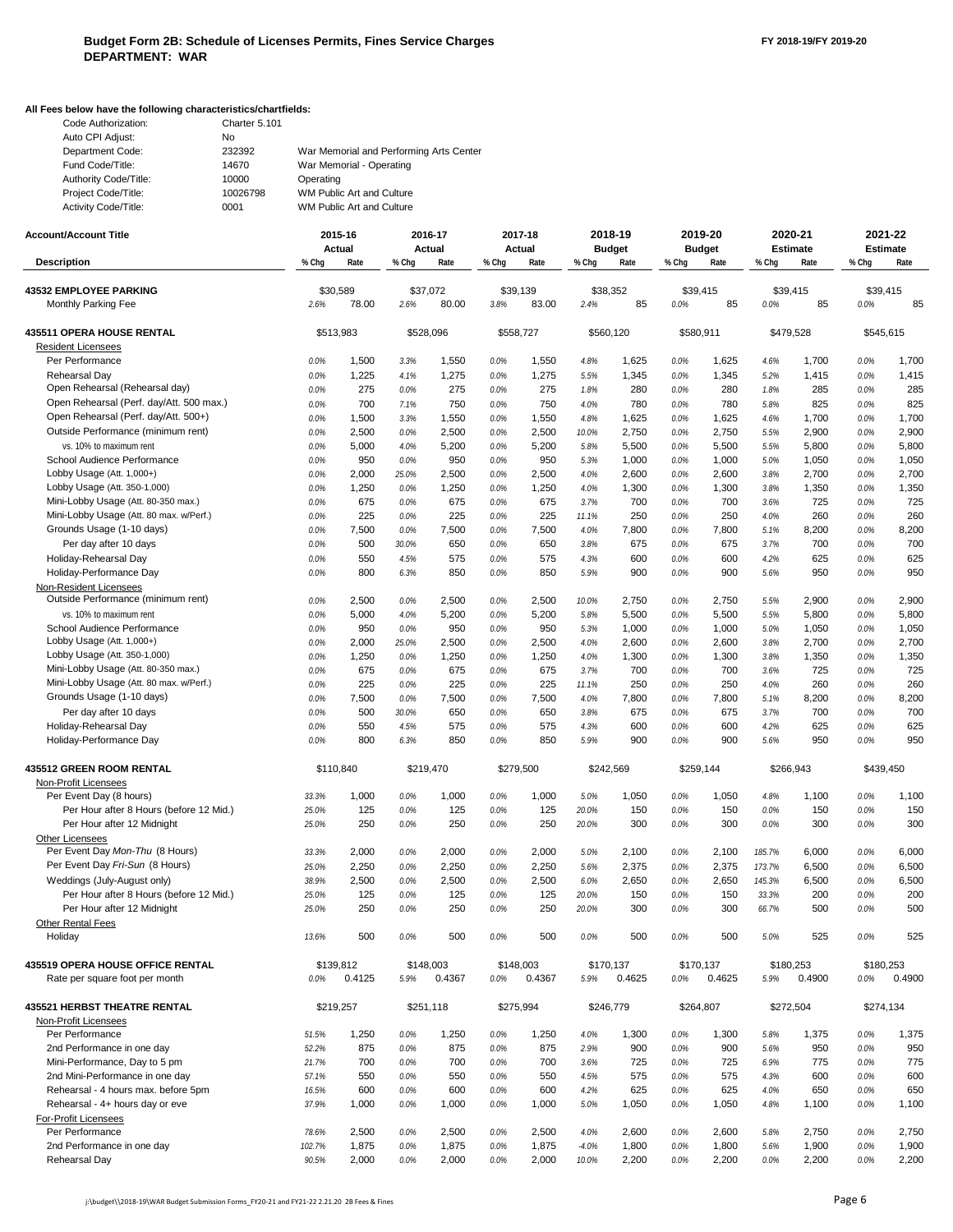### **Budget Form 2B: Schedule of Licenses Permits, Fines Service Charges DEPARTMENT: WAR**

| <b>Account/Account Title</b>                                                                  |                   | 2015-16<br>Actual |                   | 2016-17<br>Actual  |                   | 2017-18<br>Actual |                   | 2018-19<br><b>Budget</b> |                   | 2019-20<br><b>Budget</b> |                   | 2020-21<br><b>Estimate</b> | 2021-22<br><b>Estimate</b> |                |
|-----------------------------------------------------------------------------------------------|-------------------|-------------------|-------------------|--------------------|-------------------|-------------------|-------------------|--------------------------|-------------------|--------------------------|-------------------|----------------------------|----------------------------|----------------|
| <b>Description</b>                                                                            | % Chg             | Rate              | % Chg             | Rate               | % Chg             | Rate              | % Chg             | Rate                     | % Chg             | Rate                     | % Chg             | Rate                       | % Chg                      | Rate           |
| <b>Other Rental Fees</b>                                                                      |                   |                   |                   |                    |                   |                   |                   |                          |                   |                          |                   |                            |                            |                |
| Holiday-Rehearsal Day                                                                         | 11.9%             | 375               | 0.0%              | 375                | 0.0%              | 375               | 0.0%              | 375                      | 0.0%              | 375                      | 6.7%              | 400                        | 0.0%                       | 400            |
| Holiday-Performance Day                                                                       | 13.6%             | 500               | 0.0%              | 500                | 0.0%              | 500               | 0.0%              | 500                      | 0.0%              | 500                      | 5.0%              | 525                        | 0.0%                       | 525            |
| Lobby Usage (Attendance 350-1,000)                                                            | 0.0%              | 1,250             | 0.0%              | 1,250              | 0.0%              | 1,250             | 4.0%              | 1,300                    | 0.0%              | 1,300                    | 5.8%              | 1,375                      | 0.0%                       | 1,375          |
| Lobby Usage (Attendance under 350)                                                            | 0.0%              | 675               | 0.0%              | 675                | 0.0%              | 675               | 3.7%              | 700                      | 0.0%              | 700                      | 3.6%              | 725                        | 0.0%                       | 725            |
| Lobby Usage - Mini (pre-/post-Herbst Theatre)                                                 | 0.0%              | 225               | 0.0%              | 225                | 0.0%              | 225               | 11.1%             | 250                      | 0.0%              | 250                      | 0.0%              | 250                        | 0.0%                       | 250            |
| 453531 DAVIES SYMPHONY HALL RENTAL                                                            | \$642,703         |                   | \$658,266         |                    | \$633,780         |                   | \$672,801         |                          | \$646,170         |                          | \$669,813         |                            | \$664,124                  |                |
| <b>Resident Licensees</b>                                                                     |                   |                   |                   |                    |                   |                   |                   |                          |                   |                          |                   |                            |                            |                |
| Per Performance                                                                               | 0.0%              | 1,500             | 3.3%              | 1,550              | 0.0%              | 1,550             | 4.8%              | 1,625                    | 0.0%              | 1,625                    | 4.6%              | 1,700                      | 0.0%                       | 1,700          |
| 1/2-Day Rehearsal                                                                             | 0.0%              | 575               | 4.3%              | 600                | 0.0%              | 600               | 4.2%              | 625                      | 0.0%              | 625                      | 4.8%              | 655                        | 0.0%                       | 655            |
| Full-Day Rehearsal (to 4pm)                                                                   | 0.0%              | 950               | 0.0%              | 950                | 0.0%              | 950               | 5.3%              | 1,000                    | 0.0%              | 1,000                    | 5.0%              | 1,050                      | 0.0%                       | 1,050          |
| Day/Eve Rehearsal                                                                             | 0.0%              | 1,225             | 4.1%              | 1,275              | 0.0%              | 1,275             | 5.5%              | 1,345                    | 0.0%              | 1,345                    | 5.2%              | 1,415                      | 0.0%                       | 1,415          |
| Open Rehearsal (Att. 500 max.)                                                                | 0.0%              | 700               | 7.1%              | 750                | 0.0%              | 750               | 4.0%              | 780                      | 0.0%              | 780                      | 5.8%              | 825                        | 0.0%                       | 825            |
| Open Rehearsal (Att. 500+)                                                                    | 0.0%              | 1,500             | 3.3%              | 1,550              | 0.0%              | 1,550             | 4.8%              | 1,625                    | 0.0%              | 1,625                    | 4.6%              | 1,700                      | 0.0%                       | 1,700          |
| Outside Performance (minimum rent)                                                            | 0.0%              | 2,500             | 0.0%              | 2,500              | 0.0%              | 2,500             | 10.0%             | 2,750                    | 0.0%              | 2,750                    | 5.5%              | 2,900                      | 0.0%                       | 2,900          |
| vs. 10% to maximum rent                                                                       | 0.0%              | 5,000             | 4.0%              | 5,200              | 0.0%              | 5,200             | 5.8%              | 5,500                    | 0.0%              | 5,500                    | 5.5%              | 5,800                      | 0.0%                       | 5,800          |
| School Audience Performance                                                                   | 0.0%              | 950               | 0.0%              | 950                | 0.0%              | 950               | 5.3%              | 1,000                    | 0.0%              | 1,000                    | 5.0%              | 1,050                      | 0.0%                       | 1,050          |
| Lobby Usage (Att. 1,000+)                                                                     | 0.0%              | 2,000             | 25.0%             | 2,500              | 0.0%              | 2,500             | 4.0%              | 2,600                    | 0.0%              | 2,600                    | 3.8%              | 2,700                      | 0.0%                       | 2,700          |
| Lobby Usage (Att. 350-1,000)                                                                  | 0.0%              | 1,250             | 0.0%              | 1,250              | 0.0%              | 1,250             | 4.0%              | 1,300                    | 0.0%              | 1,300                    | 3.8%              | 1,350                      | 0.0%                       | 1,350          |
| Mini-Lobby Usage (Att. 80-350 max.)                                                           | 0.0%              | 675               | 0.0%              | 675                | 0.0%              | 675               | 3.7%              | 700                      | 0.0%              | 700                      | 3.6%              | 725                        | 0.0%                       | 725            |
| Mini-Lobby Usage (Att. 80 max. w/Perf.)                                                       | 0.0%              | 225               | 0.0%              | 225                | 0.0%              | 225               | 11.1%             | 250                      | 0.0%              | 250                      | 4.0%              | 260                        | 0.0%                       | 260            |
| Grounds Usage (1-10 days)                                                                     | 0.0%              | 7,500             | 0.0%              | 7,500              | 0.0%              | 7,500             | 4.0%              | 7,800                    | 0.0%              | 7,800                    | 5.1%              | 8,200                      | 0.0%                       | 8,200          |
| Per day after 10 days                                                                         | 0.0%              | 500               | 30.0%             | 650                | 0.0%              | 650               | 3.8%              | 675                      | 0.0%              | 675                      | 3.7%              | 700                        | 0.0%                       | 700            |
| Holiday-Rehearsal Day                                                                         | 0.0%              | 550               | 4.5%              | 575                | 0.0%              | 575               | 4.3%              | 600                      | 0.0%              | 600                      | 4.2%              | 625                        | 0.0%                       | 625            |
| Holiday-Performance Day                                                                       | 0.0%              | 800               | 6.3%              | 850                | 0.0%              | 850               | 5.9%              | 900                      | 0.0%              | 900                      | 5.6%              | 950                        | 0.0%                       | 950            |
| Non-Resident Licensees                                                                        |                   |                   |                   |                    |                   |                   |                   |                          |                   |                          |                   |                            |                            |                |
| Per Performance - Base Rent                                                                   | 0.0%              | 2,500             | 0.0%              | 2,500              | 0.0%              | 2,500             | 10.0%             | 2,750                    | 0.0%              | 2,750                    | 5.5%              | 2,900                      | 0.0%                       | 2,900          |
| Maximum Rent - Non-Profit: 10% not to exceed                                                  | 0.0%              | 5,000             | 4.0%              | 5,200              | 0.0%              | 5,200             | 5.8%              | 5,500                    | 0.0%              | 5,500                    | 5.5%              | 5,800                      | 0.0%                       | 5,800          |
| Maximum Rent - Others: 10% not to exceed<br>Graduation Event (day only)                       | 0.0%<br>0.0%      | 7,250<br>3,500    | 3.4%              | 7,500<br>3,500     | 0.0%<br>0.0%      | 7,500<br>3,500    | 5.3%<br>4.3%      | 7,900<br>3,650           | 0.0%<br>0.0%      | 7,900<br>3,650           | 5.1%<br>4.1%      | 8,300<br>3,800             | 0.0%<br>0.0%               | 8,300<br>3,800 |
| Rehearsal Day - Non-Profit                                                                    | 0.0%              | 2,200             | 0.0%<br>2.3%      | 2,250              | 0.0%              | 2,250             | 4.4%              | 2,350                    | 0.0%              | 2,350                    | 4.3%              | 2,450                      | 0.0%                       | 2,450          |
| Rehearsal Day - Others                                                                        | 0.0%              | 2,750             | 9.1%              | 3,000              | 0.0%              | 3,000             | 4.5%              | 3,135                    | 0.0%              | 3,135                    | 3.7%              | 3,250                      | 0.0%                       | 3,250          |
| 1/2-Day Rehearsal                                                                             | 0.0%              | 1,200             | 4.2%              | 1,250              | 0.0%              | 1,250             | 4.8%              | 1,310                    | 0.0%              | 1,310                    | 4.2%              | 1,365                      | 0.0%                       | 1,365          |
| Lobby Usage-Non Profit (w/o Performance)                                                      | 0.0%              | 5,000             | 4.0%              | 5,200              | 0.0%              | 5,200             | 5.8%              | 5,500                    | 0.0%              | 5,500                    | 5.5%              | 5,800                      | 0.0%                       | 5,800          |
| Lobby Usage-Other (w/o Performance)                                                           | 0.0%              | 7,250             | 3.4%              | 7,500              | 0.0%              | 7,500             | 5.3%              | 7,900                    | 0.0%              | 7,900                    | 5.1%              | 8,300                      | 0.0%                       | 8,300          |
| Lobby Usage (w/perf. Att. 1,000+)                                                             | 0.0%              | 2,000             | 25.0%             | 2,500              | 0.0%              | 2,500             | 4.0%              | 2,600                    | 0.0%              | 2,600                    | 3.8%              | 2,700                      | 0.0%                       | 2,700          |
| Lobby Usage (w/perf Att. 350-1,000)                                                           | 0.0%              | 1,250             | 0.0%              | 1,250              | 0.0%              | 1,250             | 4.0%              | 1,300                    | 0.0%              | 1,300                    | 3.8%              | 1,350                      | 0.0%                       | 1,350          |
| Mini-Lobby Usage (w/perf. Att. 350 max.)                                                      | 0.0%              | 675               | 0.0%              | 675                | 0.0%              | 675               | 3.7%              | 700                      | 0.0%              | 700                      | 3.6%              | 725                        | 0.0%                       | 725            |
| Mini-Lobby Usage (w/perf. Att. 80 max.)                                                       | 0.0%              | 225               | 0.0%              | 225                | 0.0%              | 225               | 11.1%             | 250                      | 0.0%              | 250                      | 0.0%              | 250                        | 0.0%                       | 250            |
| Holiday-Rehearsal Day                                                                         | 0.0%              | 550               | 4.5%              | 575                | 0.0%              | 575               | 4.3%              | 600                      | 0.0%              | 600                      | 4.2%              | 625                        | 0.0%                       | 625            |
| Holiday-Performance Day                                                                       | 0.0%              | 800               | 6.3%              | 850                | 0.0%              | 850               | 5.9%              | 900                      | 0.0%              | 900                      | 3.9%              | 935                        | 0.0%                       | 935            |
|                                                                                               |                   |                   |                   |                    |                   |                   |                   |                          |                   |                          |                   |                            |                            |                |
| <b>435539 DAVIES HALL OFFICE RENTAL</b><br>Rate per square foot per month                     | \$130,264<br>0.0% | 0.4125            | \$137,896<br>5.9% | 0.4367             | \$137,896<br>0.0% | 0.4367            | \$146.054<br>5.9% | 0.4625                   | \$146,054<br>0.0% | 0.4625                   | \$154,734<br>5.9% | 0.4900                     | \$154,734<br>0.0%          | 0.4900         |
|                                                                                               |                   |                   |                   |                    |                   |                   | \$392,319         |                          |                   |                          | \$462.990         |                            |                            |                |
| 435540 VETERANS BUILDING OFFICE RENTAL<br>Rate per square foot per month                      | \$124,334         | 14.98             | 2.9%              | \$351,346<br>15.42 | \$347,814<br>0.0% | 15.42             | 6.0%              | 16.34                    | \$462,990<br>0.0% | 16.34                    | 6.0%              | 17.32                      | \$492,421<br>0.0%          | 17.32          |
| 435542 VETERANS BUILDING EVENT RENTAL                                                         |                   | \$2,019           |                   | \$97,130           | \$158,664         |                   | \$128,350         |                          | \$143,438         |                          |                   | \$151,810                  | \$151,810                  |                |
| <b>Atrium Theater</b>                                                                         |                   |                   |                   |                    |                   |                   |                   |                          |                   |                          |                   |                            |                            |                |
| Non-Profit Licensees per day                                                                  |                   |                   | New               | 800                | 0.0%              | 800               | 0.0%              | 800                      | 0.0%              | 800                      | 3.1%              | 825                        | $-3.0%$                    | 800            |
| Other Licensees per day                                                                       |                   |                   | New               | 1,250              | 0.0%              | 1,250             | 28.0%             | 1,600                    | 0.0%              | 1,600                    | 3.1%              | 1,650                      | $-3.0%$                    | 1,600          |
| Non-Profit Performing Arts Weekly Rental                                                      |                   |                   | New               | 2,400              | 0.0%              | 2,400             | 33.3%             | 3,200                    | 0.0%              | 3,200                    | 3.1%              | 3,300                      | $-3.0%$                    | 3,200          |
| <b>Education Studio</b>                                                                       |                   |                   |                   |                    |                   |                   |                   |                          |                   |                          |                   |                            |                            |                |
| Non-Profit Licensees per day                                                                  |                   |                   |                   |                    |                   |                   |                   |                          |                   |                          |                   |                            |                            |                |
| Mini-use                                                                                      |                   |                   | New               | 225                | 0.0%              | 225               | 11.1%             | 250                      | 0.0%              | 250                      | 0.0%              | 250                        | 0.0%                       | 250            |
| Medium use                                                                                    |                   |                   | New               | 675                | 0.0%              | 675               | 3.7%              | 700                      | 0.0%              | 700                      | 3.6%              | 725                        | $-3.4%$                    | 700            |
| Extensive use                                                                                 |                   |                   | New               | 1,000              | 0.0%              | 1,000             | 0.0%              | 1,000                    | 0.0%              | 1,000                    | 0.0%              | 1,000                      | 0.0%                       | 1,000          |
| Weekly Rehearsal use                                                                          |                   |                   | New               | 1,000              | 0.0%              | 1,000             | 0.0%              | 1,000                    | 0.0%              | 1,000                    | 0.0%              | 1,000                      | 0.0%                       | 1,000          |
| Other Licensees per day                                                                       |                   |                   |                   |                    |                   |                   |                   |                          |                   |                          |                   |                            |                            |                |
| Mini-use                                                                                      |                   |                   | New               | 225                | 0.0%              | 225               | 122.2%            | 500                      | 0.0%              | 500                      | 0.0%              | 500                        | 0.0%                       | 500            |
| Medium use                                                                                    |                   |                   | New               | 675                | 0.0%              | 675               | 48.1%             | 1,000                    | 0.0%              | 1,000                    | 25.0%             | 1,250                      | $-20.0%$                   | 1,000          |
| Extensive use                                                                                 |                   |                   | New               | 2,000              | 0.0%              | 2,000             | 0.0%              | 2,000                    | 0.0%              | 2,000                    | 0.0%              | 2,000                      | 0.0%                       | 2,000          |
| San Francisco Opera - Exclusive Use Periods (per Lease, based on per square foot office rent) |                   |                   |                   |                    |                   |                   |                   |                          |                   |                          |                   |                            |                            |                |
| <b>Atrium Theater</b>                                                                         |                   |                   | New               | 350                | 0.0%              | 350               | 5.7%              | 370                      | 0.0%              | 370                      | 5.4%              | 390                        | $-5.1%$                    | 370            |
| <b>Education Studio</b>                                                                       |                   |                   | New               | 160                | 0.0%              | 160               | 6.3%              | 170                      | 0.0%              | 170                      | 5.9%              | 180                        | $-5.6%$                    | 170            |
| Atrium Theater and Education Studio                                                           |                   |                   | New               | 510                | 0.0%              | 510               | 5.9%              | 540                      | 0.0%              | 540                      | 5.6%              | 570                        | $-5.3%$                    | 540            |
| <b>Other Rental Fees</b><br>Holiday                                                           |                   |                   | New               | 500                | 0.0%              | 500               | 0.0%              | 500                      | 0.0%              | 500                      | 5.0%              | 525                        | $-4.8%$                    | 500            |
|                                                                                               |                   |                   |                   |                    |                   |                   |                   |                          |                   |                          |                   |                            |                            |                |
| 435611 OPERA HOUSE/HERBST THEATRE CONCESSION:<br>Food/Non-Alcoholic Beverages Commission      |                   | \$278,395<br>8%   |                   | \$308,982<br>8%    | \$386,638         | 8%                | \$274,125         | 8%                       | \$362,525         | 8%                       | \$297,925         | 8%                         | \$297,925                  | 8%             |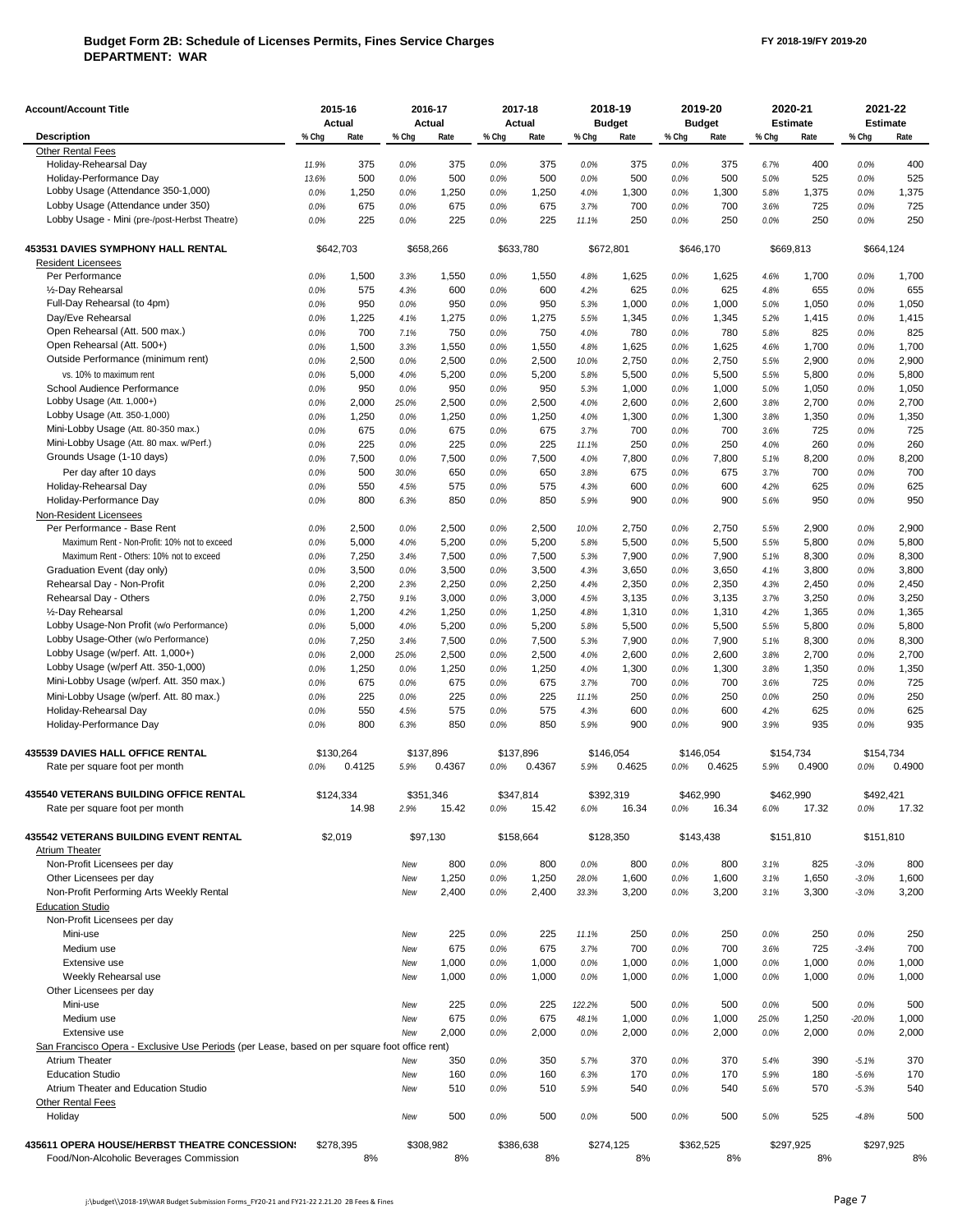## **Budget Form 2B: Schedule of Licenses Permits, Fines Service Charges DEPARTMENT: WAR**

| <b>Account/Account Title</b>                      |           | 2015-16     |             | 2016-17   |       | 2017-18     |           | 2018-19       |       | 2019-20       |       | 2020-21         |             | 2021-22         |
|---------------------------------------------------|-----------|-------------|-------------|-----------|-------|-------------|-----------|---------------|-------|---------------|-------|-----------------|-------------|-----------------|
|                                                   |           | Actual      |             | Actual    |       | Actual      |           | <b>Budget</b> |       | <b>Budget</b> |       | <b>Estimate</b> |             | <b>Estimate</b> |
| <b>Description</b>                                | % Chq     | Rate        | % Chq       | Rate      | % Chq | Rate        | % Chq     | Rate          | % Chq | Rate          | % Chq | Rate            | % Chq       | Rate            |
| Alcoholic Beverages Commission                    |           | 15%         |             | 15%       |       | 15%         |           | 15%           |       | 15%           |       | 15%             |             | 15%             |
| <b>Corkage Commission</b>                         |           | 8%          |             | 8%        |       | 8%          |           | 8%            |       | 8%            |       | 8%              |             | 8%              |
| Catering Food Commission                          |           | 20%         |             | 20%       |       | 20%         |           | 20%           |       | 20%           |       | 20%             |             | 20%             |
| 435612 OPERA HOUSE/HERBST THEATRE MERCHANDIS      |           | \$16,453    |             | \$9.402   |       | \$10.902    |           | \$9.563       |       | \$9.563       |       | \$8.713         | \$8.713     |                 |
| Programs/Merchandise Commission                   |           | 10%         |             | 10%       |       | 10%         |           | 10%           |       | 10%           |       | 10%             |             | 10%             |
| 435631 DAVIES HALL CONCESSIONS                    | \$175,671 |             |             | \$153,776 |       | \$183,054   | \$153,000 |               |       | \$182,750     |       | \$165,750       | \$165,750   |                 |
| Food/Non-Alcoholic Beverages Commission           |           | 8%          |             | 8%        |       | 8%          |           | 8%            |       | 8%            |       | 8%              |             | 8%              |
| Alcoholic Beverages Commission                    |           | 15%         |             | 15%       |       | 15%         |           | 15%           |       | 15%           |       | 15%             |             | 15%             |
| Corkage Commission                                |           | 8%          |             | 8%        |       | 8%          |           | 8%            |       | 8%            |       | 8%              |             | 8%              |
| Catering Food Commission                          |           | 20%         |             | 20%       |       | 20%         |           | 20%           |       | 20%           |       | 20%             |             | 20%             |
| <b>435632 DAVIES HALL MERCHANDISE CONCESSIONS</b> |           | \$2,580     |             | \$5,373   |       | \$3,518     |           | \$2,763       |       | \$3,400       |       | \$3,400         | \$3,400     |                 |
| Programs/Merchandise Commission                   |           | 10%         |             | 10%       |       | 10%         |           | 10%           |       | 10%           |       | 10%             |             | 10%             |
| 462891 ZELLERBACH REHEARSAL HALL RENTAL           |           | \$251,613   |             | \$234,518 |       | \$240,986   |           | \$230,660     |       | \$250,278     |       | \$272,939       | \$279,212   |                 |
| <b>Resident Licensees</b>                         |           |             |             |           |       |             |           |               |       |               |       |                 |             |                 |
| Room A - Company Use (per day)                    | 0.0%      | 495         | 4.0%        | 515       | 0.0%  | 515         | 4.9%      | 540           | 0.0%  | 540           | 5.6%  | 570             | 0.0%        | 570             |
| Room A - Public Use (per day)                     | 0.0%      | 750         | 6.7%        | 800       | 0.0%  | 800         | 6.3%      | 850           | 0.0%  | 850           | 5.9%  | 900             | 0.0%        | 900             |
| Rooms B & C (per day)                             | 0.0%      | 305         | 6.6%        | 325       | 0.0%  | 325         | 7.7%      | 350           | 0.0%  | 350           | 5.7%  | 370             | 0.0%        | 370             |
| Holiday                                           | 0.0%      | 400         | 6.3%        | 425       | 0.0%  | 425         | 5.9%      | 450           | 0.0%  | 450           | 5.6%  | 475             | 0.0%        | 475             |
| Non-Resident Licensees/Non-Profit                 |           |             |             |           |       |             |           |               |       |               |       |                 |             |                 |
| Room A - Company Use (9 Hours)                    | 0.0%      | 575         | 0.0%        | 575       | 0.0%  | 575         | 4.3%      | 600           | 0.0%  | 600           | 4.2%  | 625             | 0.0%        | 625             |
| Room A - Public Use (9 Hours)                     | 0.0%      | 750         | 6.7%        | 800       | 0.0%  | 800         | 6.3%      | 850           | 0.0%  | 850           | 5.9%  | 900             | 0.0%        | 900             |
| Room A - Per Additional Hour                      | 0.0%      | 75          | 0.0%        | 75        | 0.0%  | 75          | 0.0%      | 75            | 0.0%  | 75            | 6.7%  | 80              | 0.0%        | 80              |
| Rooms B & C (9 Hours)                             | 0.0%      | 375         | 0.0%        | 375       | 0.0%  | 375         | 4.0%      | 390           | 0.0%  | 390           | 5.1%  | 410             | 0.0%        | 410             |
| Rooms B & C - Per Additional Hour                 | 0.0%      | 50          | 0.0%        | 50        | 0.0%  | 50          | 0.0%      | 50            | 0.0%  | 50            | 10.0% | 55              | 0.0%        | 55              |
| Holiday                                           | 0.0%      | 400         | 6.3%        | 425       | 0.0%  | 425         | 5.9%      | 450           | 0.0%  | 450           | 5.6%  | 475             | 0.0%        | 475             |
| Non-Resident Licensees/For-Profit                 |           |             |             |           |       |             |           |               |       |               |       |                 |             |                 |
| Room A - Company Use (9 Hours)                    | 0.0%      | 1,000       | 0.0%        | 1,000     | 0.0%  | 1,000       | 4.5%      | 1,045         | 0.0%  | 1,045         | 4.3%  | 1,090           | 0.0%        | 1,090           |
| Room A - Public Use (9 Hours)                     | 0.0%      | 1.250       | 0.0%        | 1.250     | 0.0%  | 1.250       | 5.2%      | 1,315         | 0.0%  | 1,315         | 5.7%  | 1.390           | 0.0%        | 1,390           |
| Room A (Per Additional Hour)                      | 0.0%      | 100         | 0.0%        | 100       | 0.0%  | 100         | 0.0%      | 100           | 0.0%  | 100           | 5.0%  | 105             | 0.0%        | 105             |
| Rooms B & C (9 Hours)                             | 0.0%      | 675         | 0.0%        | 675       | 0.0%  | 675         | 5.2%      | 710           | 0.0%  | 710           | 4.2%  | 740             | 0.0%        | 740             |
| Rooms B & C (Per Additional Hour)                 | 0.0%      | 75          | 0.0%        | 75        | 0.0%  | 75          | 0.0%      | 75            | 0.0%  | 75            | 6.7%  | 80              | 0.0%        | 80              |
| Holiday                                           | 0.0%      | 400         | 6.3%        | 425       | 0.0%  | 425         | 5.9%      | 450           | 0.0%  | 450           | 0.0%  | 450             | 0.0%        | 450             |
| <b>462899 MISCELLANEOUS SERVICE CHARGES</b>       |           | \$94,813    |             | \$127,858 |       | \$215,279   |           | \$158,270     |       | \$180,582     |       | \$188,658       | \$188,658   |                 |
| Stage/Theatrical Equipment Rentals                |           | varies      |             | varies    |       | varies      |           | varies        |       | varies        |       | varies          |             | varies          |
| 486030 SFAC RECOVERY - VETERANS BUILDING OFFICE   | \$151.841 |             | \$211.208   |           |       | \$211.208   |           | \$223.809     |       | \$223.809     |       | \$238.328       | \$238.328   |                 |
| Rate per square foot per month                    |           | 14.98       | 2.9%        | 15.42     | 0.0%  | 15.42       | 6.0%      | 16.34         | 0.0%  | 16.34         | 6.1%  | 17.34           | 0.0%        | 17.34           |
| 486060 ADMIN, SERVICES/GFTA RECOVERY - VETERANS   |           | \$13,033    | \$17,377    |           |       | \$17,887    |           | \$18,954      |       | \$18,954      |       | \$20,184        | \$20,184    |                 |
| Rate per square foot per month                    |           | 14.98       | 2.9%        | 15.42     | 0.0%  | 15.42       | 6.0%      | 16.34         | 0.0%  | 16.34         | 6.1%  | 17.34           | 0.0%        | 17.34           |
| <b>TOTAL REVENUE</b>                              |           | \$2,898,200 | \$3.496.891 |           |       | \$3,848,989 |           | \$3.668.625   |       | \$3.944.927   |       | \$3,873,887     | \$4,144,126 |                 |
|                                                   |           |             |             |           |       |             |           |               |       |               |       |                 |             |                 |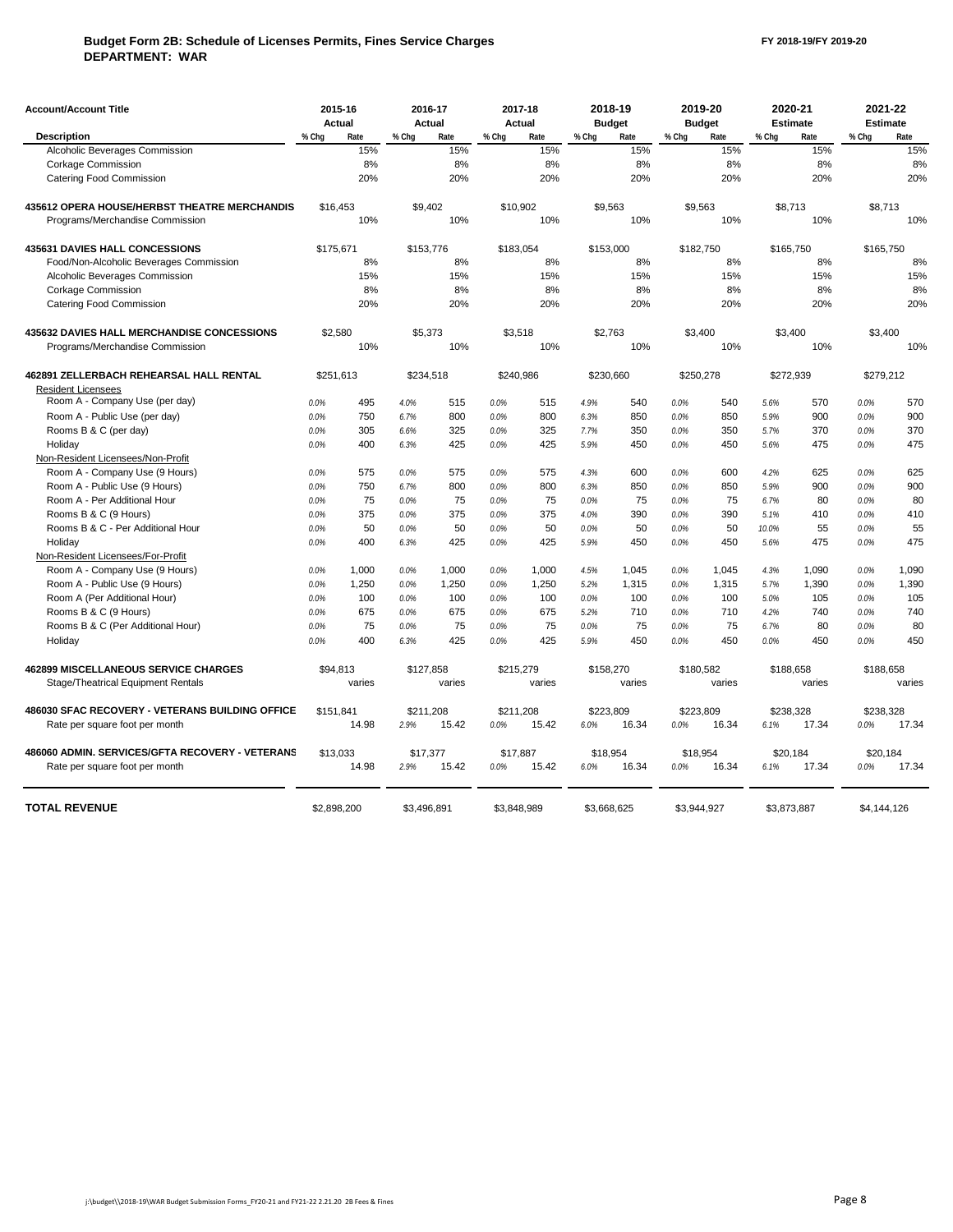#### **BUDGET FORM 3A: Expenditure Changes**

DEPARTMENT: \_\_\_\_\_\_ Please identify proposed expenditure changes from the FY 2020-21 and FY 2021-22 Base Budget at the account level. WAR

#### **Note**: To submit this information run the **15 30 005 Snapshot Comparison (Audit Trail)** report from the budget system

**Select the following criteria before running the report:** 

Budget Year: **2021** Before Snapshot: **Start of Dept**

After Snapshot: **Current** GFS Type: Do not select a value

**Figures reported downed and the market of the "Automatics of Present" be each Robert View or have** 

Please content your Meyer's Office or Canded any Office Jealrand at you wend associationar numbing this requir<br>At submissions must be formatted appropriately so that printed explan are easily readable for the public.

|             |                                                          |                         |                  |                            |              |                             |                   |                   |                |                                             |            |                                       |                     |                |                          |                   |                    |                                       |              |                 |                     |                      |                  |                          |                       | <b>Total Of Executives Variation</b> | 512,433,491          |                        | Total Bry & Concretiture Victimire      |                 |                 |                                                            |
|-------------|----------------------------------------------------------|-------------------------|------------------|----------------------------|--------------|-----------------------------|-------------------|-------------------|----------------|---------------------------------------------|------------|---------------------------------------|---------------------|----------------|--------------------------|-------------------|--------------------|---------------------------------------|--------------|-----------------|---------------------|----------------------|------------------|--------------------------|-----------------------|--------------------------------------|----------------------|------------------------|-----------------------------------------|-----------------|-----------------|------------------------------------------------------------|
|             | baket Sydem Report (C.30305 Shane) on Group Expenditures |                         |                  |                            |              |                             |                   |                   |                |                                             |            |                                       |                     |                |                          |                   |                    |                                       |              |                 |                     |                      |                  |                          |                       |                                      |                      |                        |                                         |                 | <b>ATABASIA</b> | ---                                                        |
| on the Dear | Date Statement                                           | <b>Statute Douglass</b> | <b>Bastleton</b> | <b>Leather Description</b> | <b>Bandy</b> | Down 62 Description         | <b>Tank Of</b>    | Fund Title        | Product GL     | <b><i><u><u><b>Property</b></u></u></i></b> | Articles G | Arriving Trees                        | <b>Anhancia</b> St. | Authenty Trial | Annapolis (pri 5)        | Annual M Chang    | <b>Assessed ID</b> | Annual Title                          | <b>THOSE</b> | Thio Trip       | <b>AND Currency</b> | AA0 THE              | Owner Type Title | <b>Change Trave Code</b> | <b>Start Seat And</b> | End Executions                       | <b>San Done Amer</b> | <b>Bart Britismann</b> | Englished Deal And    Nor Brit Deal And |                 |                 | Dana substitute Enterprise of Dung                         |
|             |                                                          |                         |                  |                            |              |                             |                   |                   |                |                                             |            |                                       |                     |                |                          |                   |                    |                                       |              |                 |                     |                      |                  |                          |                       |                                      |                      |                        |                                         |                 |                 |                                                            |
|             |                                                          |                         |                  |                            |              | <b>BOX 85 MARCHE</b>        |                   | <b>Marketing</b>  | <b>BELLER</b>  | <b>BE FURN STARTINGS</b>                    |            | <b><i>STANDARDO</i></b>               |                     | <b>MARK</b>    | $-0.000$                 | <b>STATISTICS</b> | CORP.              | <b>START START</b>                    |              | <b>STARTING</b> |                     | <b>School School</b> |                  | <b>TANK</b>              |                       |                                      |                      |                        |                                         |                 |                 | West computer benefits stay for                            |
|             |                                                          |                         |                  |                            |              | <b>BOX IN WALKS</b>         | <b>STATE</b>      | <b>MENDENHALL</b> | <b>HEATHER</b> | <b>ME FURN STANTOONS</b>                    |            | <b>MERCHANDISER</b>                   |                     | $-$            | <b>STORY</b>             | <b>CARD IN</b>    | $\sim$             | <b>MARCHART</b>                       |              | <b>REGARDS</b>  |                     | <b>MARINERS</b>      |                  | <b>TANK</b>              |                       |                                      |                      |                        |                                         |                 |                 | <b><i>STANDARD BALL</i></b>                                |
|             |                                                          |                         |                  |                            |              | <b>MARINE MARINE</b>        |                   | <b>MENSION</b>    | <b>HEATHER</b> | <b>ME FURN REMOVABLE</b>                    |            | <b>MATAOU AT A PURCHASE THREE</b>     |                     |                | <b>STAR</b>              | <b>STATISTICS</b> |                    | was and                               |              | <b>STARTING</b> |                     | <b>MARINERS</b>      |                  | <b>DAM</b>               |                       |                                      |                      |                        |                                         |                 |                 | <b>American Product for any properties</b>                 |
|             |                                                          |                         |                  |                            |              | <b><i>SIM By MAINTY</i></b> |                   | <b>Marketing</b>  | $-$            | <b>MITCHER STARTFURNS</b>                   |            | <b>MAYAND AT ALCOHOL: 1989</b>        |                     |                | <b>COL</b>               | <b>STATISTICS</b> | <b>STERN</b>       | class household brand                 |              | <b>STARTING</b> |                     | <b>School School</b> |                  | <b>TANK</b>              |                       |                                      |                      |                        |                                         |                 |                 | <b>CONTRACTOR</b>                                          |
|             |                                                          |                         |                  |                            |              | <b>SIX DUMANT</b>           |                   | <b>Marketing</b>  | <b>MAYBER</b>  | Form advertising                            |            | <b>MAYAND AT ALCOHOL: 1989</b>        |                     | <b>COMPANY</b> | ÷                        | <b>STATISTICS</b> | <b>STERN</b>       | <b>The BANKERS</b>                    |              | <b>STARTING</b> |                     | <b>Standard Park</b> |                  | <b>The Annual</b>        | <b>SCRAM</b>          | 1.54.00                              | <b>SERVICE</b>       | <b>SCRAM</b>           | THREE OF                                | <b>STATE OF</b> |                 | <b>MARINE CARD AND RESIDENCE</b>                           |
|             |                                                          |                         |                  |                            |              | <b>BOX IN WALKS</b>         |                   | <b>MENSION</b>    | <b>BEATER</b>  | <b>BE FURNISHED AND</b>                     |            | <b>MERCHANISTS CONTROL</b>            |                     |                | $\overline{\phantom{a}}$ | $-1000$           | --                 | <b>AND AT LCCC.</b>                   |              | <b>STARTING</b> |                     | <b>MARINERS</b>      |                  | <b>COLOR</b>             |                       |                                      |                      |                        |                                         |                 |                 | <b><i>Blackbook for the particular and</i></b>             |
|             |                                                          |                         |                  |                            |              | <b><i>SIM By March</i></b>  | <b>SANT</b>       | <b>Milkelland</b> | $-$            | <b>BE FURN STARTINGS</b>                    |            | <b>MAYA AND ART ART AND A 1980 BY</b> |                     | <b>COMPANY</b> | <b>CALLE</b>             | CONTINUES.        | <b>SALES</b>       |                                       |              | <b>STARTING</b> |                     | <b>School School</b> |                  | <b>The Auto</b>          | <b>MARK</b>           | <b>SANARY</b>                        |                      | <b>SIZE OF</b>         | 141.00                                  | 100.00          |                 | The fields for a policies for                              |
|             |                                                          |                         |                  |                            |              | <b>BOX 85 WALKER</b>        |                   | <b>Milkelland</b> | $-$            | <b>BE FURN STARTINGS!</b>                   |            | <b>MAYAND AT A FOUND TO SHOP</b>      |                     |                | man.                     | <b>STATISTICS</b> | man.               | February Art School                   |              | <b>STARTUP</b>  |                     | <b>School School</b> |                  | <b>TANK</b>              |                       |                                      |                      |                        |                                         |                 |                 | Montana for Motorship                                      |
|             |                                                          |                         |                  |                            |              | <b>BOX BATASUM</b>          | <b>COLLECTION</b> | <b>MENSHORN</b>   | <b>STATE</b>   | <b>BE FURNISHED AND</b>                     |            | <b>MERCHANISTS CONTROL</b>            |                     |                | $-$                      | <b>STEEL</b>      | --                 | ANNAH TANK                            |              | <b>REGARDS</b>  |                     | <b>MARINE BANK</b>   |                  | <b>TANK</b>              |                       | <b>TER</b>                           | ---                  |                        | <b>CORPORATION</b>                      | <b>MAIN</b>     |                 | the photos for reducing to provide the set of a set of the |
|             |                                                          |                         |                  |                            |              | <b>MARINE MARINE</b>        |                   | <b>MENSHORN</b>   | <b>STATE</b>   | <b>BE FURNISHED AND</b>                     |            | <b>MERCHANICAPIONS</b> 1988           |                     |                | --                       | ----              | --                 | <b><i><i><u>ALBORNANT</u></i></i></b> |              | <b>STANDARD</b> |                     | <b>MARINE BANK</b>   |                  | <b>DAM</b>               | <b>MAYA</b>           | <b>SAMP</b>                          |                      | <b>SECU</b>            | <b>Bridge Ave</b>                       |                 |                 | <b>Business Area and Senior</b>                            |
|             |                                                          |                         |                  |                            |              |                             |                   |                   |                |                                             |            |                                       |                     |                |                          |                   |                    |                                       |              |                 |                     |                      |                  |                          |                       |                                      |                      |                        |                                         |                 |                 |                                                            |
|             |                                                          |                         |                  |                            |              |                             |                   |                   |                |                                             |            |                                       |                     |                |                          |                   |                    |                                       |              |                 |                     |                      |                  |                          |                       |                                      |                      |                        |                                         |                 |                 |                                                            |
|             |                                                          |                         |                  |                            |              |                             |                   |                   |                |                                             |            |                                       |                     |                |                          |                   |                    |                                       |              |                 |                     |                      |                  |                          |                       |                                      |                      |                        |                                         |                 |                 |                                                            |
|             |                                                          |                         |                  |                            |              |                             |                   |                   |                |                                             |            |                                       |                     |                |                          |                   |                    |                                       |              |                 |                     |                      |                  |                          |                       |                                      |                      |                        |                                         |                 |                 |                                                            |
|             |                                                          |                         |                  |                            |              |                             |                   |                   |                |                                             |            |                                       |                     |                |                          |                   |                    |                                       |              |                 |                     |                      |                  |                          |                       |                                      |                      |                        |                                         |                 |                 |                                                            |
|             |                                                          |                         |                  |                            |              |                             |                   |                   |                |                                             |            |                                       |                     |                |                          |                   |                    |                                       |              |                 |                     |                      |                  |                          |                       |                                      |                      |                        |                                         |                 |                 |                                                            |
|             |                                                          |                         |                  |                            |              |                             |                   |                   |                |                                             |            |                                       |                     |                |                          |                   |                    |                                       |              |                 |                     |                      |                  |                          |                       |                                      |                      |                        |                                         |                 |                 |                                                            |
|             |                                                          |                         |                  |                            |              |                             |                   |                   |                |                                             |            |                                       |                     |                |                          |                   |                    |                                       |              |                 |                     |                      |                  |                          |                       |                                      |                      |                        |                                         |                 |                 |                                                            |